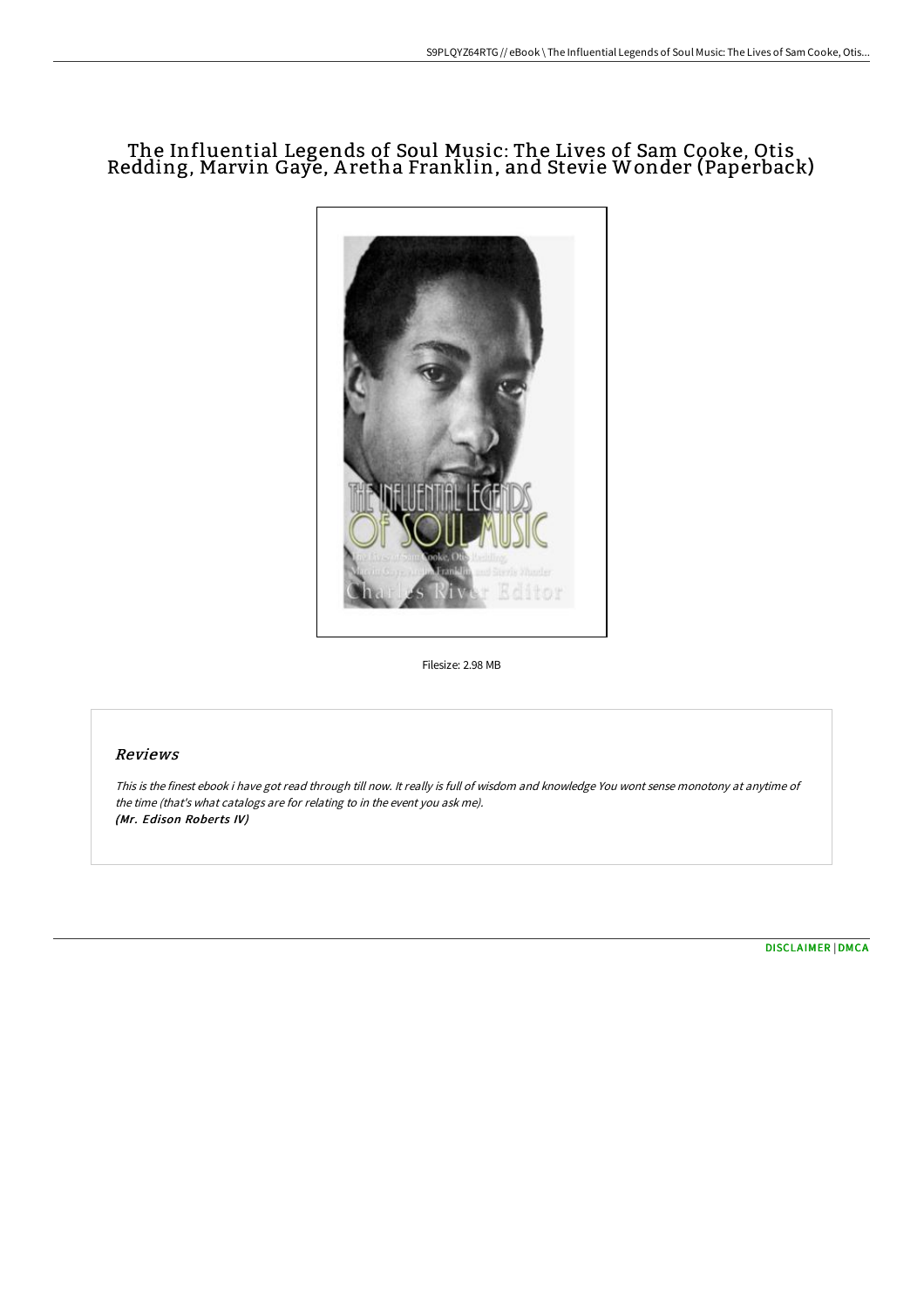## THE INFLUENTIAL LEGENDS OF SOUL MUSIC: THE LIVES OF SAM COOKE, OTIS REDDING, MARVIN GAYE, ARETHA FRANKLIN, AND STEVIE WONDER (PAPERBACK)



To download The Influential Legends of Soul Music: The Lives of Sam Cooke, Otis Redding, Marvin Gaye, Aretha Franklin, and Stevie Wonder (Paperback) eBook, remember to click the hyperlink below and download the file or have access to other information which might be related to THE INFLUENTIAL LEGENDS OF SOUL MUSIC: THE LIVES OF SAM COOKE, OTIS REDDING, MARVIN GAYE, ARETHA FRANKLIN, AND STEVIE WONDER (PAPERBACK) ebook.

Createspace Independent Publishing Platform, United States, 2016. Paperback. Condition: New. Language: English . Brand New Book \*\*\*\*\* Print on Demand \*\*\*\*\*.\*Includes pictures \*Includes the artists quotes about their lives and careers \*Includes online resources and a bibliography for further reading \*Includes a table of contents If Sam Cooke, one of the greatest African-American soul singers in the genre s history, had been Irish, he might have kept company with the likes of the great balladeer and classical tenor John McCormack. If he had been born Italian, he might have starred in the refined, lyrical Mozart opera roles usually reserved for those with an extreme musical sensitivity. Such was the level of excellence in Cooke s inner understanding of his own voice, which was capable of exquisite classical precision and a finesse in phrasing that lay far beyond the norm. He could have prospered and attained greatness in any genre of his choice, but considering the timing of the American audience, and his African-American heritage, Sam Cooke instead pioneered a new genre and became its greatest practitioner by blending black musical traditions that incorporated all the refinement and beauty of European classical genres yet still spoke from the heart of his rural American roots. To some, the Stax Records model may have lagged behind Motown in terms of modernity, with its adherence to older musical and technological modes, but in actuality, Otis Redding and his musical circle represented a preservation movement of sorts, and exemplified to many listeners the power of Southern deep soul - hoarse, gritty vocals, brassy arrangements, and an emotional way with both party tunes and aching ballads. Such was the perfect conduit for an artist like Otis Redding, who felt compelled by the lifelong urge to sing, years before his dreams of a professional life would ever...

Read The Influential Legends of Soul Music: The Lives of Sam Cooke, Otis Redding, Marvin Gaye, Aretha Franklin, and Stevie Wonder [\(Paperback\)](http://www.bookdirs.com/the-influential-legends-of-soul-music-the-lives-.html) Online

Download PDF The Influential Legends of Soul Music: The Lives of Sam Cooke, Otis Redding, Marvin Gaye, Aretha Franklin, and Stevie Wonder [\(Paperback\)](http://www.bookdirs.com/the-influential-legends-of-soul-music-the-lives-.html)